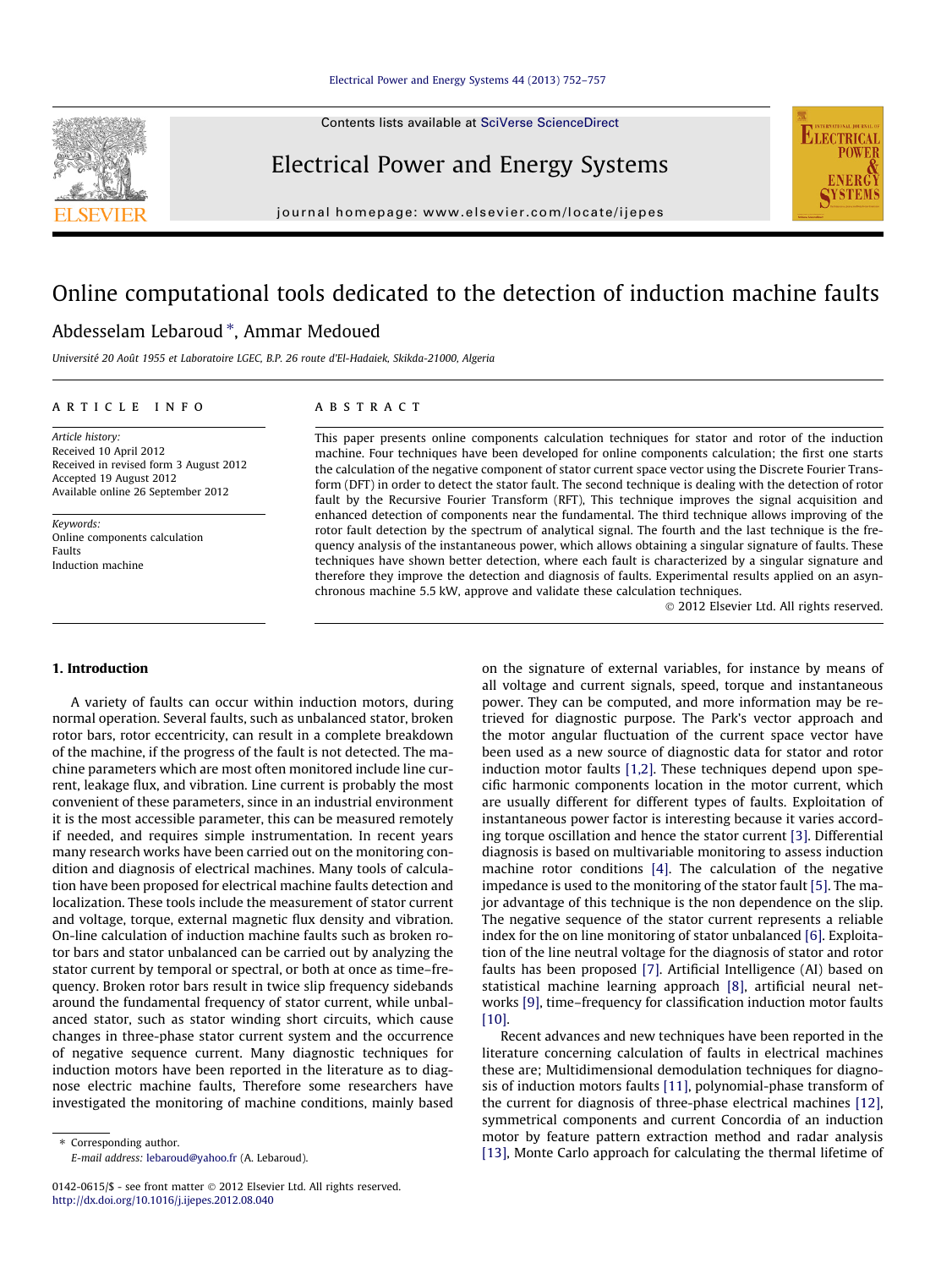transformer insulation [\[14\],](#page--1-0) intelligent approach by an artificial immune system for the detection of induction machines faults [\[15\],](#page--1-0) independent component analysis for fault detection and diagnosis of turbine [\[16\]](#page--1-0), signature analysis for fault diagnosis of mixed eccentricity [\[17\].](#page--1-0)

FFT algorithm is one of the most popular signal-processing algorithms in motor-fault-detection applications. However, in realtime applications, the  $(N/2)*log(N)$  complexity of FFT-radix 2 brings an overwhelming burden to the DSP where significant amounts of data need to be processed in order to produce sufficiently high resolution [\[18\]](#page--1-0). The problem in the spectral approach is that we intend to use systematically the Fourier transforms and its different variants particularly the fast Fourier transform (FFT), for signals of machine faults whose frequencies are known before hand. It means that we calculate the remain of frequencies without need them and therefore the calculations are cumbersome and unnecessary.

In this paper we will investigate the applications of Discrete Fourier Transforms on the complex vector of three-phase stator currents; this will allow making the choice on the most appropriate alternatives to the calculation of the faults components at lower computational cost. We will begin this work by the presentation of a three phase unbalanced system and harmonic pollution. The Fourier transformed applied to three-phase system will allow understanding and calculating the unbalanced current caused by the negative system. Recursive Fourier Transform (RFT) will highlight the sidebands of broken bar fault without the presence of the fundamental, which at low spectral resolution or at low load inhibit these sidebands. This technique is also used in real time. The technique of phase spectrum allows us to better characterize the fault rupture bar. In order to make the technique less sensitive to harmonic pollution we proposed the technique of phase of the analytical signal. The spectrum of the instantaneous power facilitates the detection at low frequencies of few Hertz.

#### 2. Spectral analysis of stator current vector

The spectral analysis of stator current is a powerful analytical tool that can highlight the presence of characteristic frequencies, including those related to faults.

#### 2.1. Unbalanced and polluted three-phase system

A balanced system of three-phase current represents only a system of positive sequence; in contrast, an unbalanced system of three-phase current can be represented by the combination of positive sequence system, negative sequence system and homopolar system. In a system where the neutral is not connected, the current in the phase ''m'' is written in general form:

$$
i_m(t) = \sum_{k \in \{-1,1\}} \sum_{h=0}^n I_{6h+k} \sqrt{2} \cos\left( (6h+k)\omega_s t + \varphi_{h,k} - k(m-1)\frac{2\pi}{3} \right) \tag{1}
$$

where  $I_{6h+k}$  is the fundamental RMS value for ( $h = 0$ ), remained harmonics ( $h \neq 0$ ), positive sequence ( $h = 1$ ) or negative sequence  $(h = -1)$ .

The development of eq. (1) yielded a vector of stator currents following:

$$
\overline{i}_{s} = I_{1} \sqrt{2} e^{j(\omega_{s}t - \varphi_{1})} + \sum_{h=1}^{n} I_{6h+1} \sqrt{2} e^{j((6h+1)\omega_{s}t - \varphi_{6h+1})} \n+ I_{-1} \sqrt{2} e^{-j(\omega_{s}t - \varphi_{-1})} + \sum_{h=1}^{n} I_{6h-1} \sqrt{2} e^{-j((6h-1)\omega_{s}t - \varphi_{6h-1})}
$$
\n(2)

From Eq. (2) the complex magnitudes of different components are defined by:

$$
\bar{I}_{6h+k} = I_{6h+k} e^{kj(6h+k) - \varphi(6h+k)}
$$
\n(3)

Stator current vector becomes:

$$
\bar{i}_s = \sum_{h=0}^{n1} \bar{I}_{6h+1} e^{j(6h+1)\omega_s t} + \sum_{h=0}^{n1} \bar{I}_{6h-1} e^{-j(6h-1)\omega_s t} \tag{4}
$$

Equation of the stator current vector  $(4)$  is composed of two systems, one of positive sequence:

$$
\bar{i}_p = \sum_{h=0}^{n1} \bar{I}_{6h+1} e^{j(6h+1)\omega_s t}
$$
(5)

And the other negative sequence:

$$
\bar{i}_n = \sum_{h=0}^{n1} \bar{I}_{6h-1} e^{-j(6h-1)\omega_s t}
$$
(6)

$$
\bar{i}_s = \bar{i}_p + \bar{i}_n \tag{7}
$$

In the complex plane, the stator current vector of positive sequence has a circular shape. During the time of unbalanced fault, a negative sequence current appears and transforms the circular shape of the current vector to an elliptical shape. The spectrum of the stator current phase does not permit having the negative component of the current. On the other hand, the spectral analysis of the stator current space vector allows the separation of two of sequences: one positive defined in  $[0 \quad f_{\text{max}}]$  and the other negative defined in the  $[-f_{\text{max}} \ 0]$ . Fourier analysis is one of nonparametric methods of spectral estimation. Its application to analyze the stator current vector will provide further information on its spectral content.

#### 2.2. Discrete Fourier Transform of stator current vector

The discretization of the stator current vector (4) gives the following equation:

$$
[\bar{l}_s(n)] = \left[\bar{l}_1 e^{\frac{2\pi n f_s}{N}} + \sum_{h=1}^n \bar{l}_{6h+1} e^{\frac{2\pi n (6h+1) f_s}{N}} + \bar{l}_{-1} e^{\frac{2\pi n f_s}{N}} + \sum_{h=1}^n \bar{l}_{6h-1} e^{\frac{2\pi n (6h-1) f_s}{N}}\right]
$$
(8)

The Discrete Fourier Transform of this vector is evaluated within the meaning of [\[19\]](#page--1-0) to determine the harmonics of a Fourier series:

$$
\bar{I}(f_k) = \frac{1}{N} \sum_{N=0}^{N-1} \bar{i}_s[n] \cdot e^{-j\frac{2\pi kn}{N}} \tag{9}
$$

With:

$$
W^{k.n} = e^{-j\frac{2\pi kn}{N}}\tag{10}
$$

We obtain the following notation with

$$
[\bar{I}](f_k) = \frac{1}{N} \left[W^{kn}\right][\bar{i}_s(n)] \tag{11}
$$

The DFT is characterized by:

An acquisition time:  $T = \frac{N}{f_e}$ .

The maximum frequency of the signal:  $f_{\text{max}} = \Delta f \cdot N/2$  and the Nyquist frequency:  $f_e = 2 \cdot f_{\text{max}}$ .

The multiplication of the rotation matrix  $[W^{nk}]$  by the current vector allows separation of the positive and negative sequences of the current vector:

$$
[\bar{I}(f_k)]^t = [\dots, \bar{I}_1, \dots, \bar{I}_7, \dots, \bar{I}_{6h+1}, \dots, \bar{I}_{6h-1}, \dots, \bar{I}_5, \dots, \bar{I}_{-1}, \dots] \tag{12}
$$